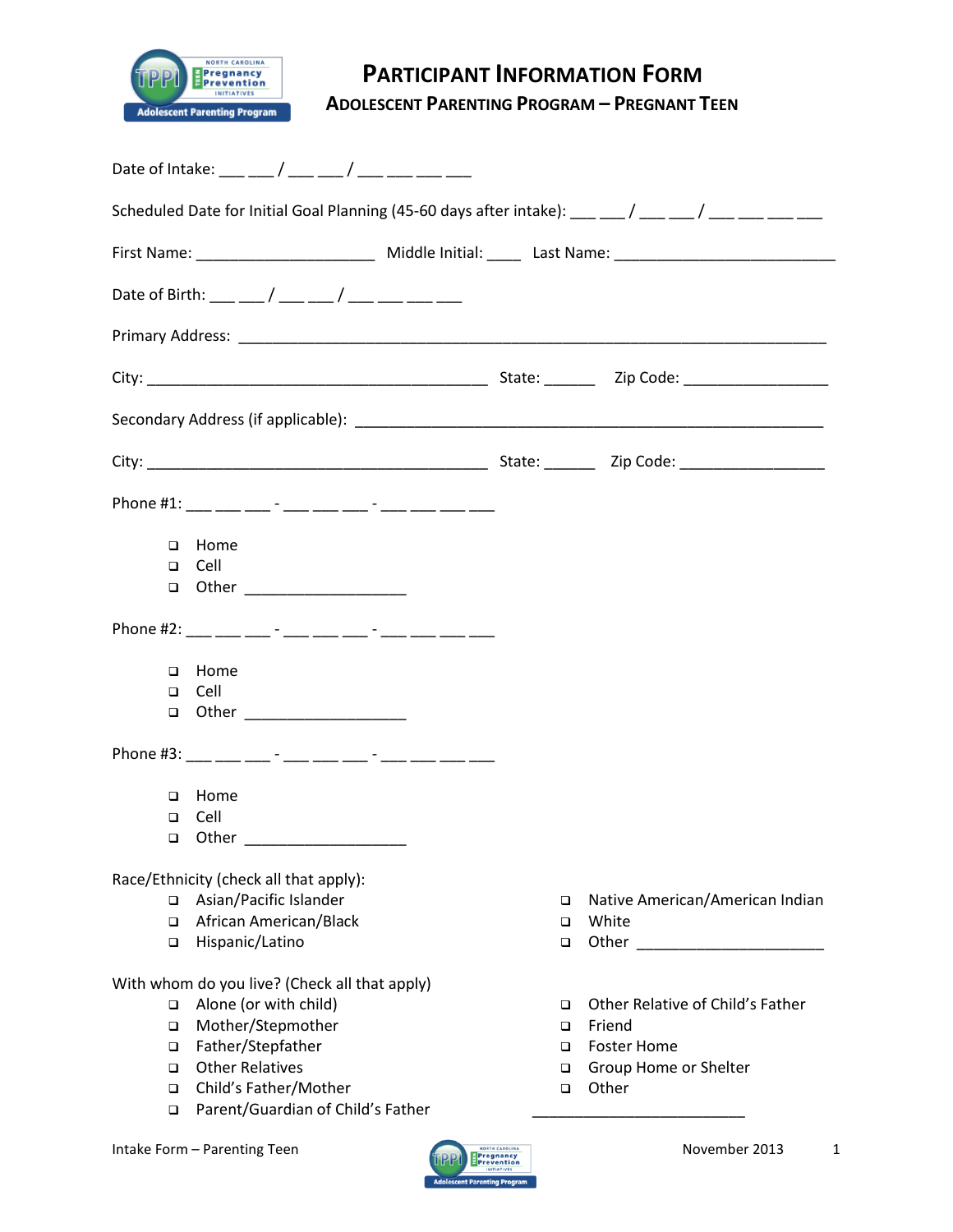Who referred you to APP? (Check all that apply) □ School Health Department Other Health Provider **D** Hospital DSS<sub>D</sub> **Juvenile Services**  Therapist/Counselor □ Family Member □ Current or Past APP Participant **D** Friend Self **a** Other \_\_\_\_\_\_\_\_\_\_\_\_\_\_\_\_\_\_\_\_ **Parent/Legal Guardian Information** First Name: \_\_\_\_\_\_\_\_\_\_\_\_\_\_\_\_\_\_\_\_\_\_\_\_ Last Name: \_\_\_\_\_\_\_\_\_\_\_\_\_\_\_\_\_\_\_\_\_\_\_\_\_\_\_\_\_\_\_\_\_\_\_\_\_\_\_\_\_ Address: \_\_\_\_\_\_\_\_\_\_\_\_\_\_\_\_\_\_\_\_\_\_\_\_\_\_\_\_\_\_\_\_\_\_\_\_\_\_\_\_\_\_\_\_\_\_\_\_\_\_\_\_\_\_\_\_\_\_\_\_\_\_\_\_\_\_\_\_\_\_\_\_\_\_\_\_ City: \_\_\_\_\_\_\_\_\_\_\_\_\_\_\_\_\_\_\_\_\_\_\_\_\_\_\_\_\_\_\_\_\_\_\_\_\_\_\_\_\_ State: \_\_\_\_\_\_ Zip Code: \_\_\_\_\_\_\_\_\_\_\_\_\_\_\_\_\_ Phone #1: \_\_\_ \_\_\_ \_\_\_ - \_\_\_ \_\_\_ -\_\_ - \_\_\_ -\_\_ \_\_\_ \_\_\_ \_\_\_ □ Home Cell  $\Box$  Other  $\Box$ Phone #2: \_\_\_\_ \_\_\_ \_\_\_ - \_\_\_ \_\_\_ \_\_ - \_\_\_ -\_\_ \_\_\_ \_\_\_ \_\_\_ D Home Cell **a** Other \_\_\_\_\_\_\_\_\_\_\_\_\_\_\_\_\_\_\_\_\_ Phone #3: \_\_\_ \_\_\_ \_\_\_ - \_\_\_ \_\_\_ \_\_\_ - \_\_\_ -\_\_ \_\_\_ \_\_\_ \_\_\_ \_\_\_ **D** Home Cell **a** Other \_\_\_\_\_\_\_\_\_\_\_\_\_\_\_\_\_\_\_\_ **Emergency Contact Information** *Enter if different from Parent/Legal Guardian listed above.* First Name: \_\_\_\_\_\_\_\_\_\_\_\_\_\_\_\_\_\_\_\_\_\_\_\_ Last Name: \_\_\_\_\_\_\_\_\_\_\_\_\_\_\_\_\_\_\_\_\_\_\_\_\_\_\_\_\_\_\_\_\_\_\_\_\_\_\_\_ Address: \_\_\_\_\_\_\_\_\_\_\_\_\_\_\_\_\_\_\_\_\_\_\_\_\_\_\_\_\_\_\_\_\_\_\_\_\_\_\_\_\_\_\_\_\_\_\_\_\_\_\_\_\_\_\_\_\_\_\_\_\_\_\_\_\_\_\_\_\_\_\_\_\_\_\_\_ City: \_\_\_\_\_\_\_\_\_\_\_\_\_\_\_\_\_\_\_\_\_\_\_\_\_\_\_\_\_\_\_\_\_\_\_\_\_\_\_\_\_\_\_ State: \_\_\_\_\_\_ Zip Code: \_\_\_\_\_\_\_\_\_\_\_\_\_\_\_\_ Phone #1: \_\_\_ \_\_\_ \_\_\_ - \_\_\_ \_\_\_ \_\_ - \_\_\_ -\_\_ \_\_\_ \_\_\_ \_\_\_ \_\_\_ D Home Cell **a** Other \_\_\_\_\_\_\_\_\_\_\_\_\_\_\_\_\_\_\_\_

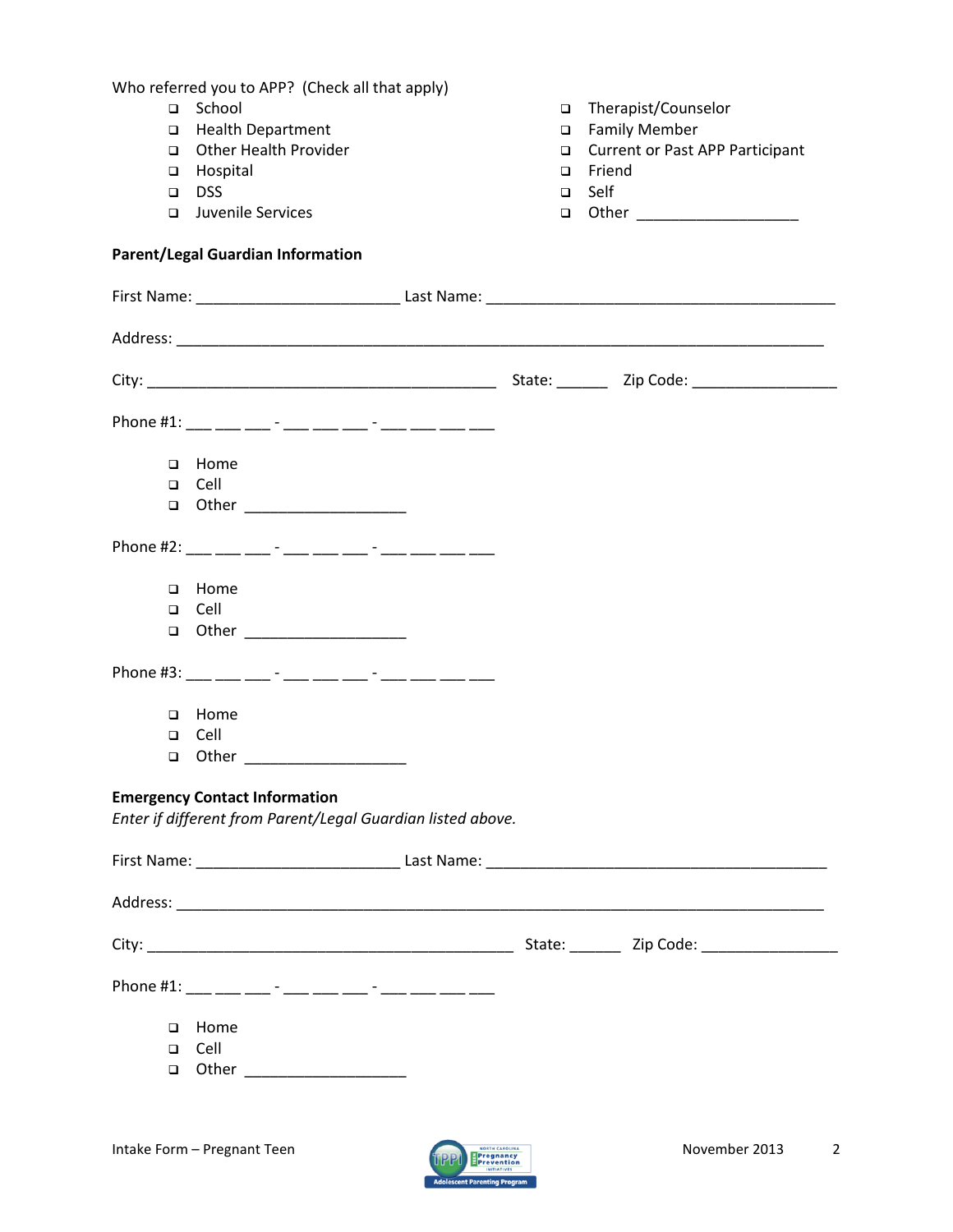| Phone #2: |             |  |  |  |  |
|-----------|-------------|--|--|--|--|
|           | □ Home      |  |  |  |  |
|           | $\Box$ Cell |  |  |  |  |
|           | □ Other     |  |  |  |  |
| Phone #3: |             |  |  |  |  |

- **D** Home
- Cell
- **a** Other \_\_\_\_\_\_\_\_\_\_\_\_\_\_\_\_\_\_\_\_\_

Relation to you:

- □ Father
- Mother
- □ Other guardian
- □ Brother
- **Resources**

What services do you currently receive? (Check all that apply)

- TANF/Work First
- Food Stamps
- Unemployment Benefits
- WIC
- Day Care Subsidy
- Mental Health Services
- Child Protective Services
- □ Health Department
- Drug Treatment
- Juvenile Services
- Medicaid
- **Health Choice**
- SSI/SSA

What assistance or services do you need? (Check all that apply)

- □ Birth Control
- □ Health Care for Self
- □ Health Care for Child
- □ Child Care
- Job Preparation
- Academic Support
- □ Parenting Education
- □ Sister
- Grandparent
- Other relative
- Non-relative
- □ Foster Care
- Child Support
- Child Services Coordination (CSC)
- Maternal Care Coordination (MCC)
- □ Maternal Outreach Worker (MOW)
- □ Baby Love
- Resources from Church
- □ Public Housing
- After School Program
- □ Support Our Students (SOS)
- □ Other \_\_\_\_\_\_\_\_\_\_\_\_\_\_\_\_\_\_\_\_\_
- o None
- □ Not Sure
- Transportation
- **D** Housing
- Financial Assistance
- Mental Health Treatment
- □ Substance Abuse Treatment
- **Q** Other \_\_\_\_\_\_\_\_\_\_\_\_\_\_\_\_\_\_\_\_\_\_\_\_\_\_\_\_
- Other \_\_\_\_\_\_\_\_\_\_\_\_\_\_\_\_\_\_\_\_\_\_\_\_

#### **Education**

What type of educational program are you enrolled in?

- Not Currently Enrolled (you must enroll within the next 60 days to participate in APP)
- Regular Education (includes charter schools & homebound)
- GED or Alternative Education Program (night school, virtual school, home school)

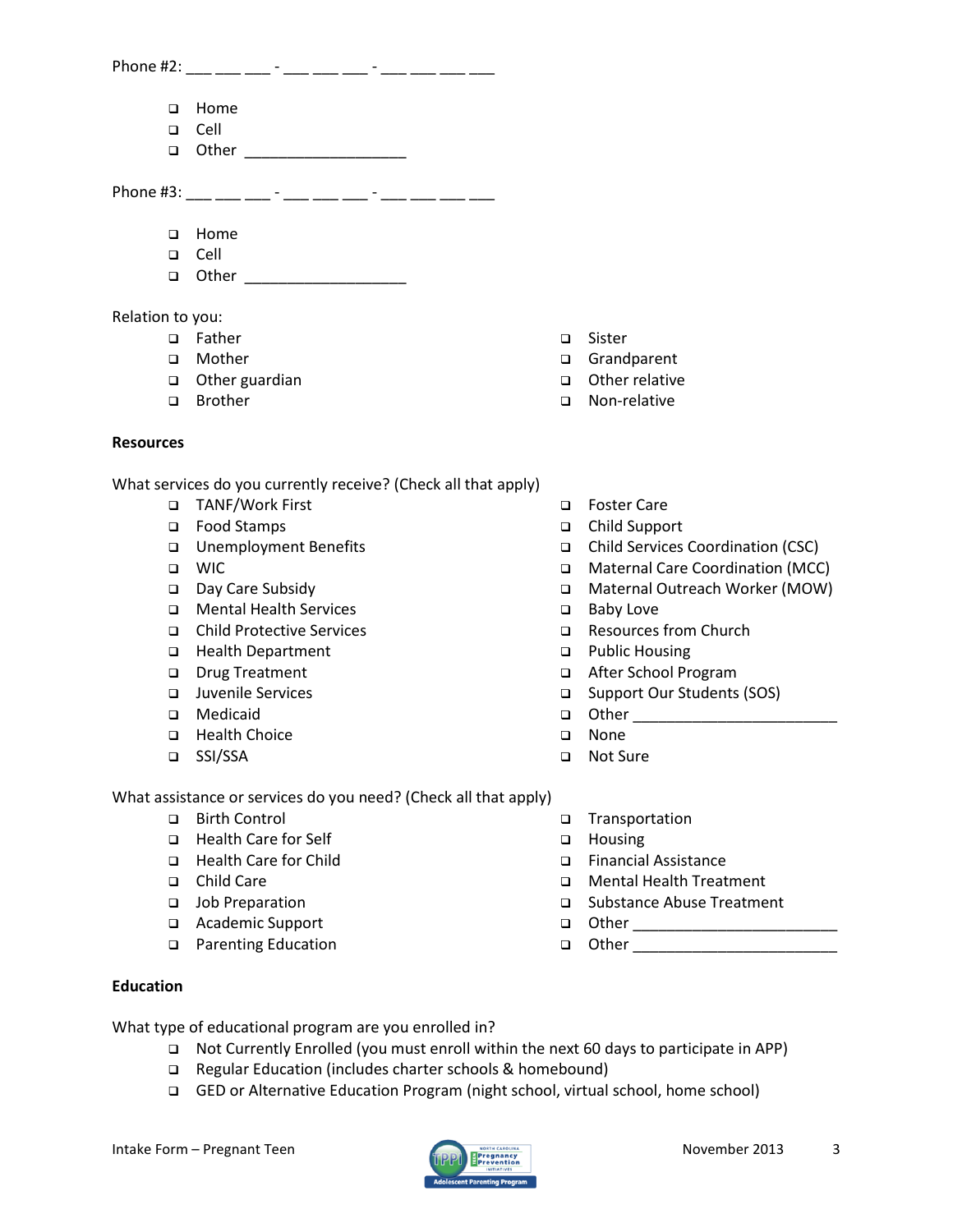What grade are you currently in?

|          | □ Not Currently Enrolled | n. | - 8  |
|----------|--------------------------|----|------|
|          | □ Ungraded School        | ⊓  | - Q  |
| $\Box$ 4 |                          | n  | 10   |
| $\Box$ 5 |                          |    | - 11 |
| $\Box$ 6 |                          | n. | -12  |
| □        |                          |    |      |

What level of grades did you achieve on your most recent report card?

- Above Average (mostly A's and B's)
- Average (mostly C's and D's)
- Below Average (F's)

What is your educational goal? (Check all that apply)

- Graduate from High School or earn GED
- Attend Vocational or Trade School
- Attend 2-year College Program
- Attend 4-year College Program
- Attend more than 4 years of college

## **Parents and Siblings**

How old was your mother when she had her first child?

- □ 14 or younger
- $-15-19$
- □ 20 or older
- □ Not Sure

Did any of your brothers or sisters become parents before graduating from high school?

- □ Don't have any brothers or sisters
- No
- Yes
- □ Not Sure

Did any of your brothers or sisters drop out of school before graduating?

- □ Don't have any brothers or sisters
- No
- Yes
- □ Not Sure

What was the highest grade completed by your mother?

- $\Box$  8<sup>th</sup> Grade or lower
- $\Box$  9<sup>th</sup> Grade
- $\Box$  10<sup>th</sup> Grade
- $\Box$  11<sup>th</sup> Grade
- $\Box$  12<sup>th</sup> Grade
- GED
- □ Some College
- College Degree or higher
- Not Sure

What was the highest grade completed by your father?

- $\Box$  8<sup>th</sup> Grade or lower  $\Box$  9
- $\Box$  9<sup>th</sup> Grade

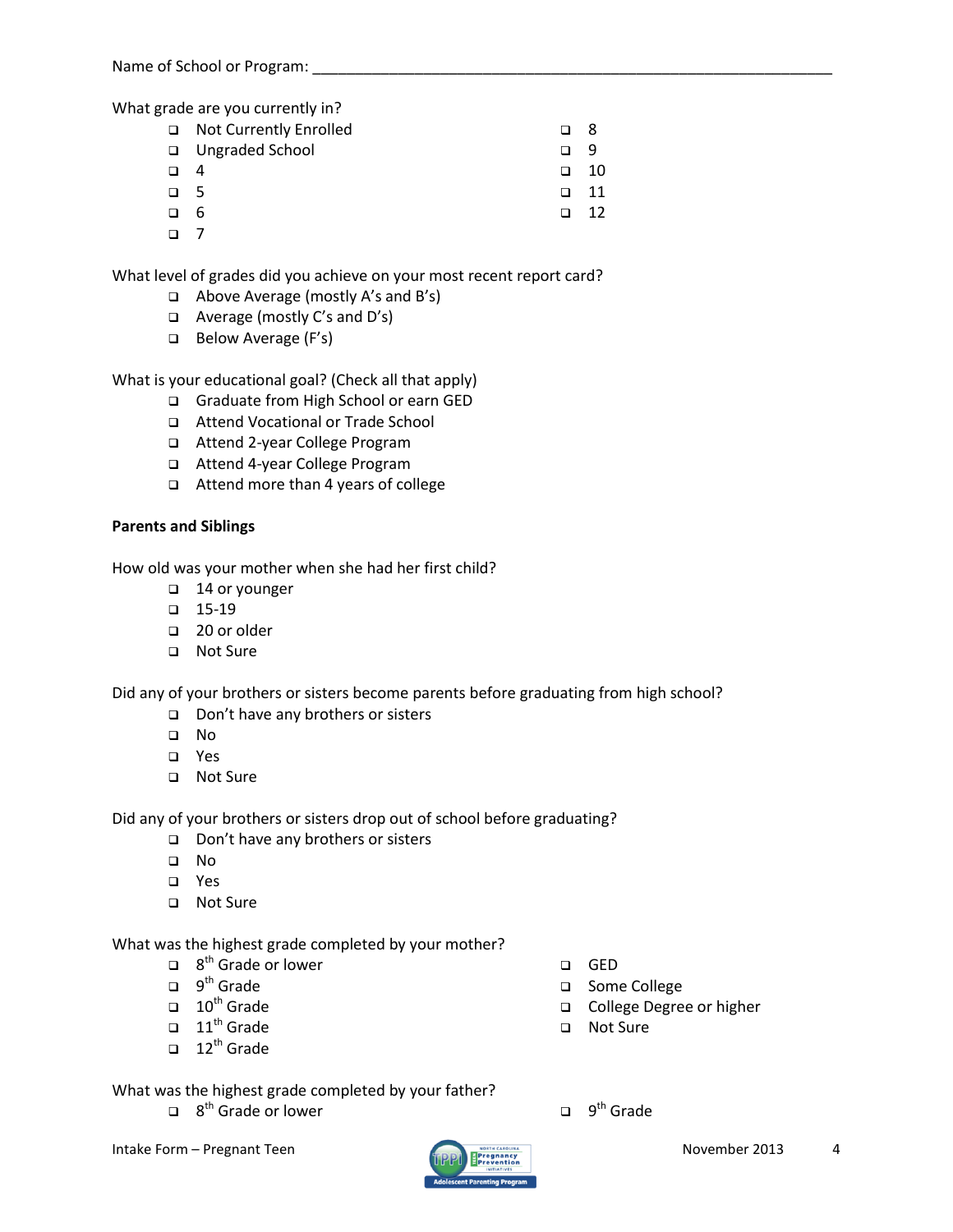- $\Box$  10<sup>th</sup> Grade
- $\Box$  11<sup>th</sup> Grade
- $\Box$  12<sup>th</sup> Grade
- GED

## **Employment**

Do you currently have a job?

- Yes
	- How many hours per week do you work?
	- $\Box$  1-10 hours
	- $\Box$  11-20 hours
	- □ 21-30 hours
	- □ 30 or more hours

Do you think you are learning skills at your current job that could help you get a better job?

- Yes
- No
- □ Not sure

Do you think you will have good chances for promotions at your current job?

- Yes
- No
- □ Not sure
- No
- Have you ever had a job?
	- Yes
	- No

Are you looking for a job (or a better job) right now?

- Yes
- No

What is/are the reason(s)? (check all that apply)

- Like my current job
- □ Too young to work
- $\Box$  There are no jobs available that I want
- Cannot find a job
- $\Box$  Not sure where/how to get a job
- □ Do not have the necessary training, skills, or experience to get a job
- Cannot arrange childcare
- Do not have time to work due to other responsibilities
- □ Parent/guardian will not allow me to work
- Do not have transportation
- Do not feel well enough to work due to pregnancy
- □ Not interested in working
- 



- □ Some College
- College Degree or higher
- □ Not Sure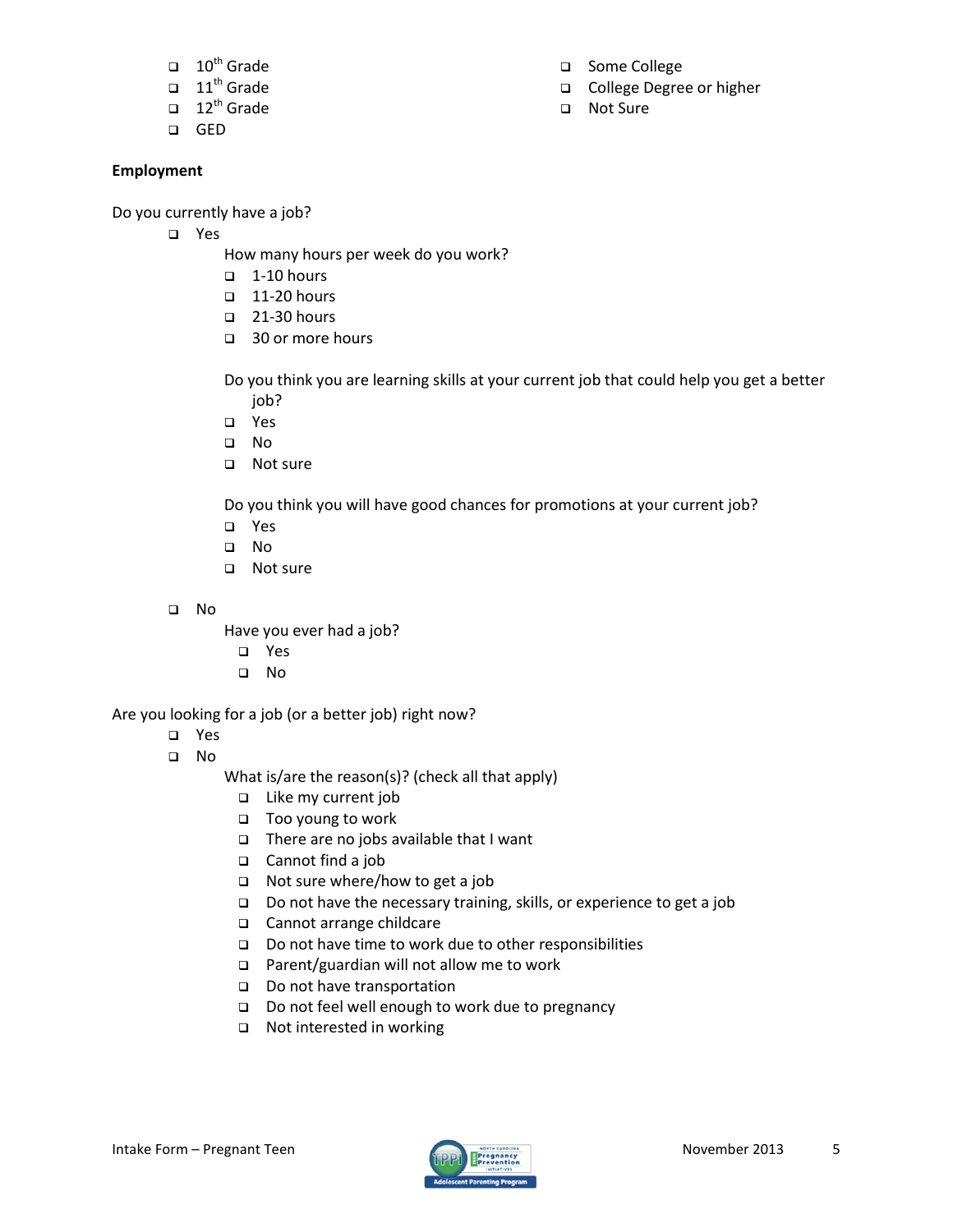#### **Legal Issues**

Have you ever been arrested?

- No
- Yes

Have you ever been sentenced to spend time in a correctional institution (jail, prison, youth detention center, etc.)?

- Yes
- No

Have you ever been on probation?

Yes

Are you currently on probation?

Yes

Name and Contact Information of Probation Officer:

- No
- No

Have you ever been reported to Child Protective Services for suspected child abuse or neglect?

\_\_\_\_\_\_\_\_\_\_\_\_\_\_\_\_\_\_\_\_

- Yes
- No

### **Experience with Abuse/Assault**

Have you ever experienced physical abuse (hitting, pushing, choking)?

Yes

By whom? (check all that apply)

- □ Current Partner (boyfriend/girlfriend)
- Former Partner
- □ Parent/Guardian
- □ Sibling
- other
- No

Have you ever experienced emotional abuse (name calling, put-downs)?

- Yes
	- By whom? (check all that apply)
		- Current Partner (boyfriend/girlfriend)
		- Former Partner
		- □ Parent/Guardian
		- □ Sibling
		- other
- No

Have you ever witnessed a sibling being physically or emotionally abused?

- Yes
- $\Box$  No

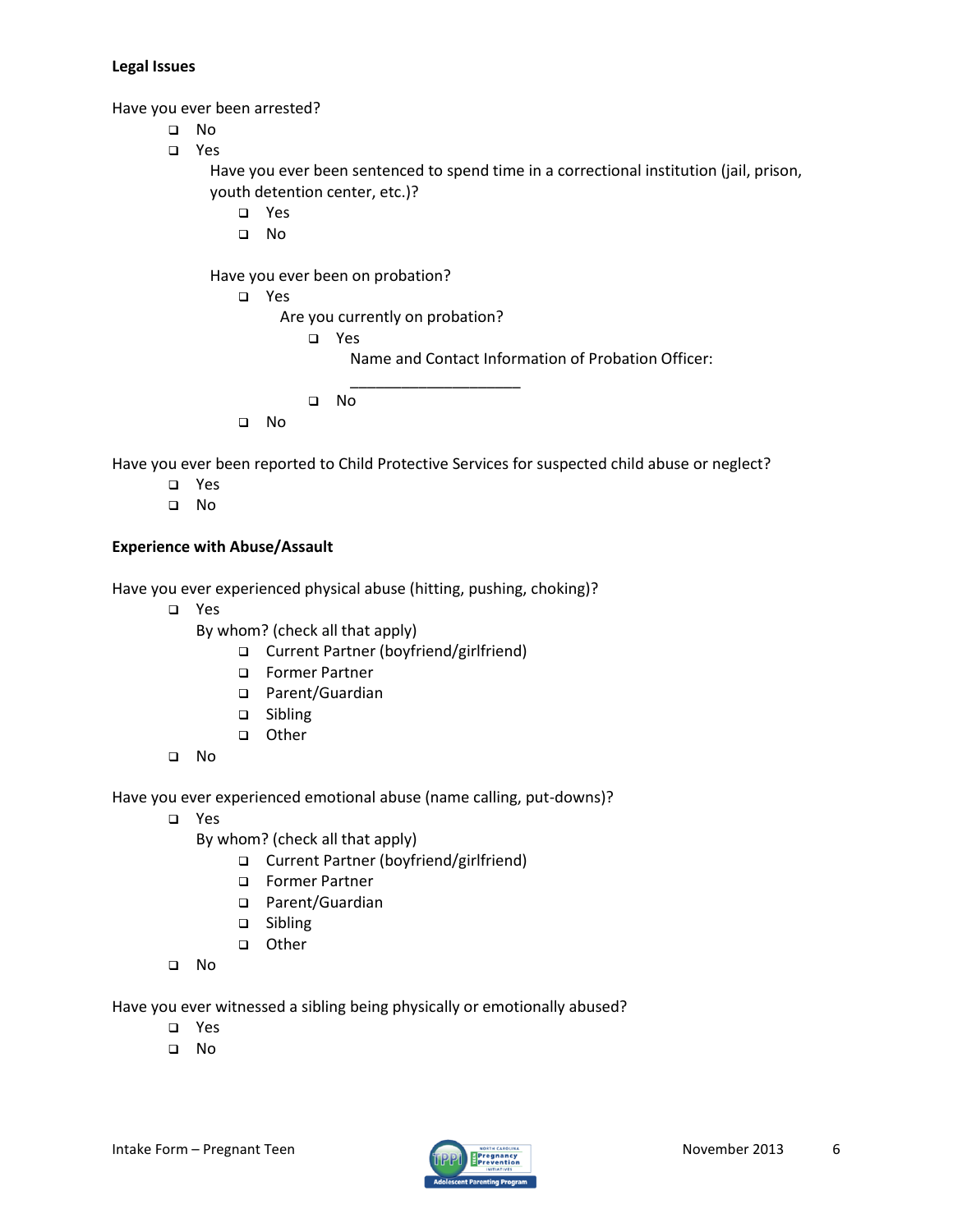Have you ever witnessed a parent being physically or emotionally abused?

- Yes
- No

Have you ever been forced to have sex (vaginal, anal, or oral) against your will?

- Yes
	- By whom? (check all that apply)
		- Current Partner (boyfriend/girlfriend)
		- Former Partner
		- □ Parent/Guardian
		- □ Other relative
		- other
- No

Have you ever experienced any unwanted sexual situation?

- Yes
	- By whom? (check all that apply)
		- □ Current Partner (boyfriend/girlfriend)
		- Former Partner
		- □ Parent/Guardian
		- Other relative
		- other
- No

## **Pregnancy**

Are you currently pregnant?

- □ Yes (Continue with questions below.)
- □ No (Please use Intake Form for parenting teens.)

When is your due date? \_\_\_ \_\_/\_\_\_ \_\_/\_\_\_ \_\_\_ \_\_\_ \_\_\_

How many times have you been pregnant (including current pregnancy and any abortions, miscarriages, or still births)?

- $\Box$  1
- $\Box$  2
- □ 3 or more

Would you like to have another child?

Yes

How soon? \_\_\_\_\_\_\_\_\_\_\_\_\_\_\_\_\_\_\_\_\_\_\_\_\_\_\_\_\_\_\_\_\_\_\_\_\_\_\_\_\_\_\_\_\_\_\_\_\_\_\_\_\_

No

Which of the following do you currently suffer from? (Check all that apply)

- Pre-eclampsia/Toxemia
- □ Pre-term Labor
- Gestational Diabetes (diabetes during pregnancy only)
- Multiple Births
- **D** Pregnancy and Lupus
- □ Pregnancy and Sickle Cell Anemia
- Infectious Disease and Pregnancy □ Back pain
	- Grinding your teeth

**D** Pregnancy and Epilepsy □ Ectopic Pregnancy Fibroids and Pregnancy

□ Headaches

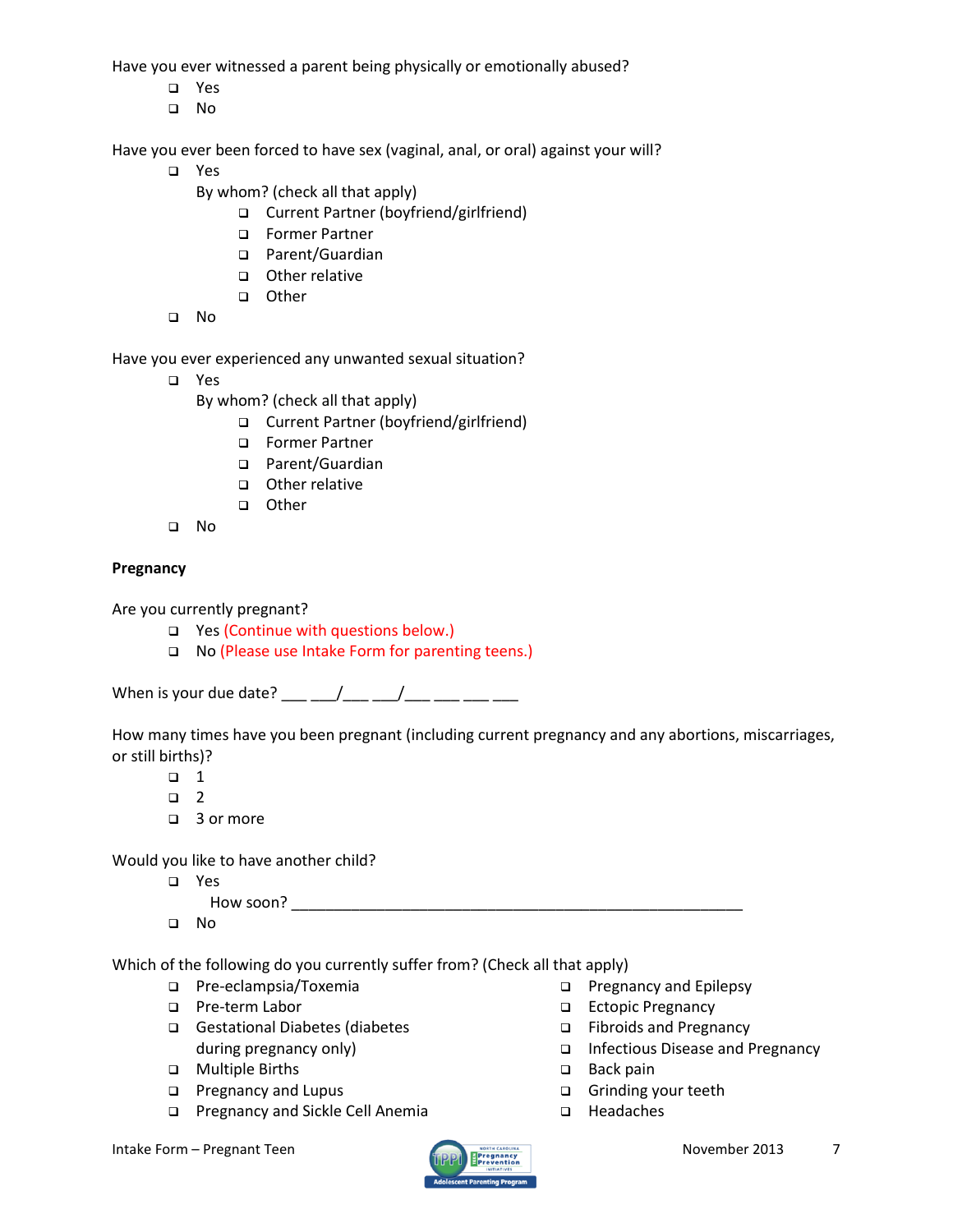- □ Hard time sleeping
- □ Unable to concentrate
- □ Feeling grouchy
- □ Sleeping too much
- □ Loss of appetite
- □ Wanting to hurt myself
- $\Box$  Indigestion or gas pains
- □ Shaking hands
- □ Upset stomach
- □ Pounding heart
- **D** Muscle tension
- □ Ringing in ears
- □ Eating too much

## Have you received any prenatal care yet?

Yes

When did you begin receiving prenatal care?

- $\Box$  1<sup>st</sup> Trimester
- □ 2<sup>nd</sup> Trimester
- □ 3<sup>rd</sup> Trimester

How many prenatal visits have you had?

- $\begin{matrix} \Box & 0 \end{matrix}$
- $-1-3$
- $-4-6$
- □ 7 or more
- No

Have you been hospitalized during your pregnancy?

- Yes
- No

Do you currently smoke?

- Yes
- No

Does anyone in your household currently smoke?

- Yes
- No

Do you currently drink alcohol?

Yes

How many drinks per week?

- $\n **D**-1$
- $\Box$  2-3
- $-4-5$
- More than 5
- No

Have you ever drunk alcohol in the past?

- Yes
- No

Intake Form – Pregnant Teen November 2013 8



## □ Eating disorder

- Feeling bad about myself
- High blood pressure
- Diabetes
- □ Take prescription medication
- Depression
- □ Anxiety
- Asthma
- Recurrent sexually transmitted infections
- $\Box$  Other  $\Box$
- □ None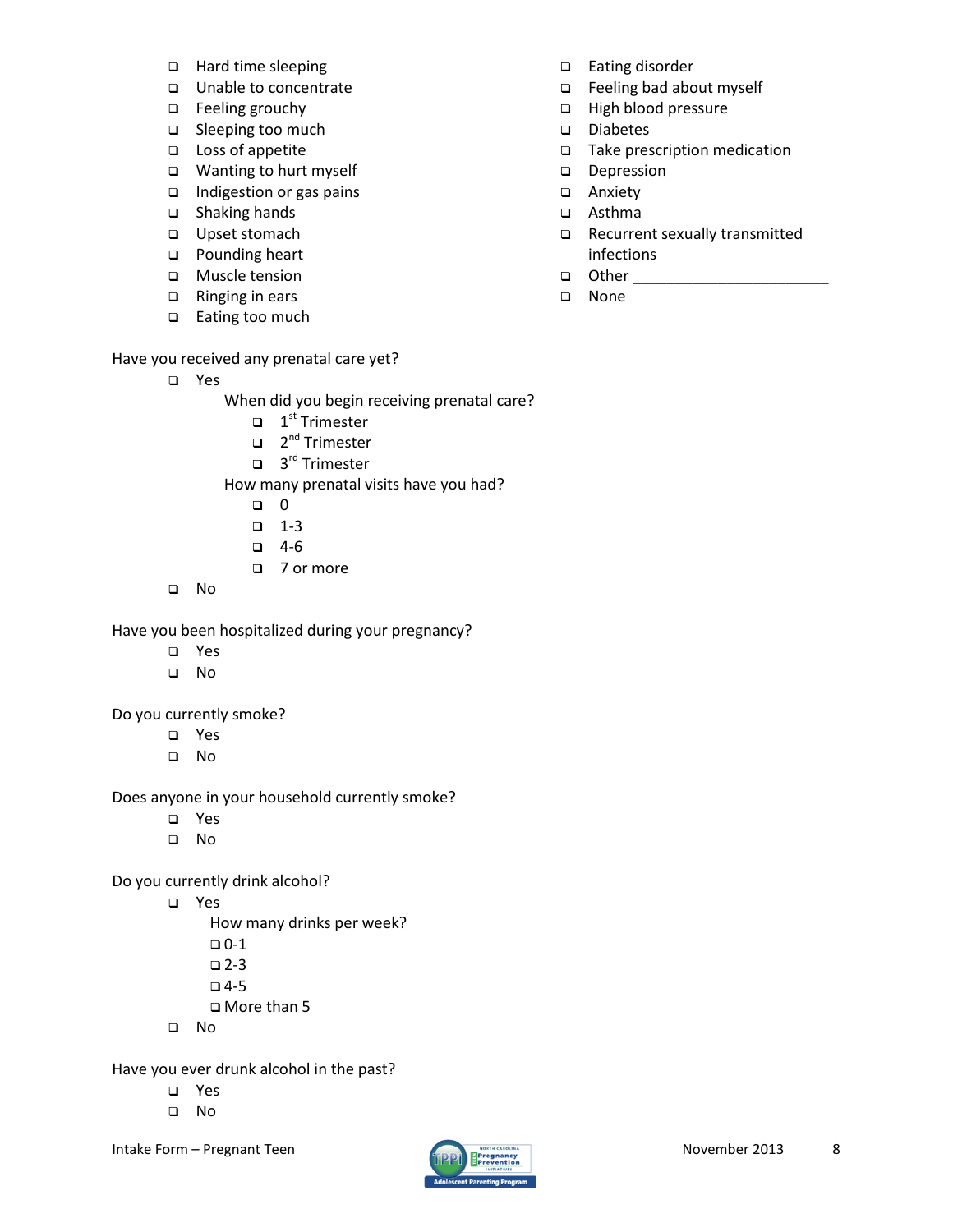Do you currently use illicit or prescription drugs or other substances to get high?

- Yes
	- How often? Less than once per month 1-2 times per month 3-4 times per month More than once per week
- No

Do you currently have a health care provider who you can see on a regular basis?

- Yes. Name of Practice/Provider: \_\_\_\_\_\_\_\_\_\_\_\_\_\_\_\_\_\_\_\_\_\_\_\_\_\_\_\_\_\_\_\_\_\_\_\_\_\_\_\_\_\_\_\_
- No

#### Do you have health insurance?

- Yes
	- Medicaid
	- **Health Choice**
	- other
- No

#### **Father of Child**

|  |        |                                                               |  | State: Zip Code: |
|--|--------|---------------------------------------------------------------|--|------------------|
|  |        | Phone: ___ ___ ___ - ___ - ___ __ - ___ - ___ -__ ___ ___ ___ |  |                  |
|  | $\Box$ | Home                                                          |  |                  |
|  | $\Box$ | Cell                                                          |  |                  |
|  | $\Box$ | Other _______________________                                 |  |                  |
|  |        | Age (or approximate age):                                     |  |                  |
|  |        | $\Box$ 14 or younger                                          |  |                  |
|  | $\Box$ | $15-19$                                                       |  |                  |
|  | $\Box$ | 20-25                                                         |  |                  |
|  | $\Box$ | 26 or older                                                   |  |                  |

What is the school enrollment status of your child's father?

- □ Enrolled in school or equivalent program
- Graduated from school or completed GED
- □ Enrolled in college or vocational training program
- Graduated from college or vocational training program
- Not currently enrolled
- □ Not sure